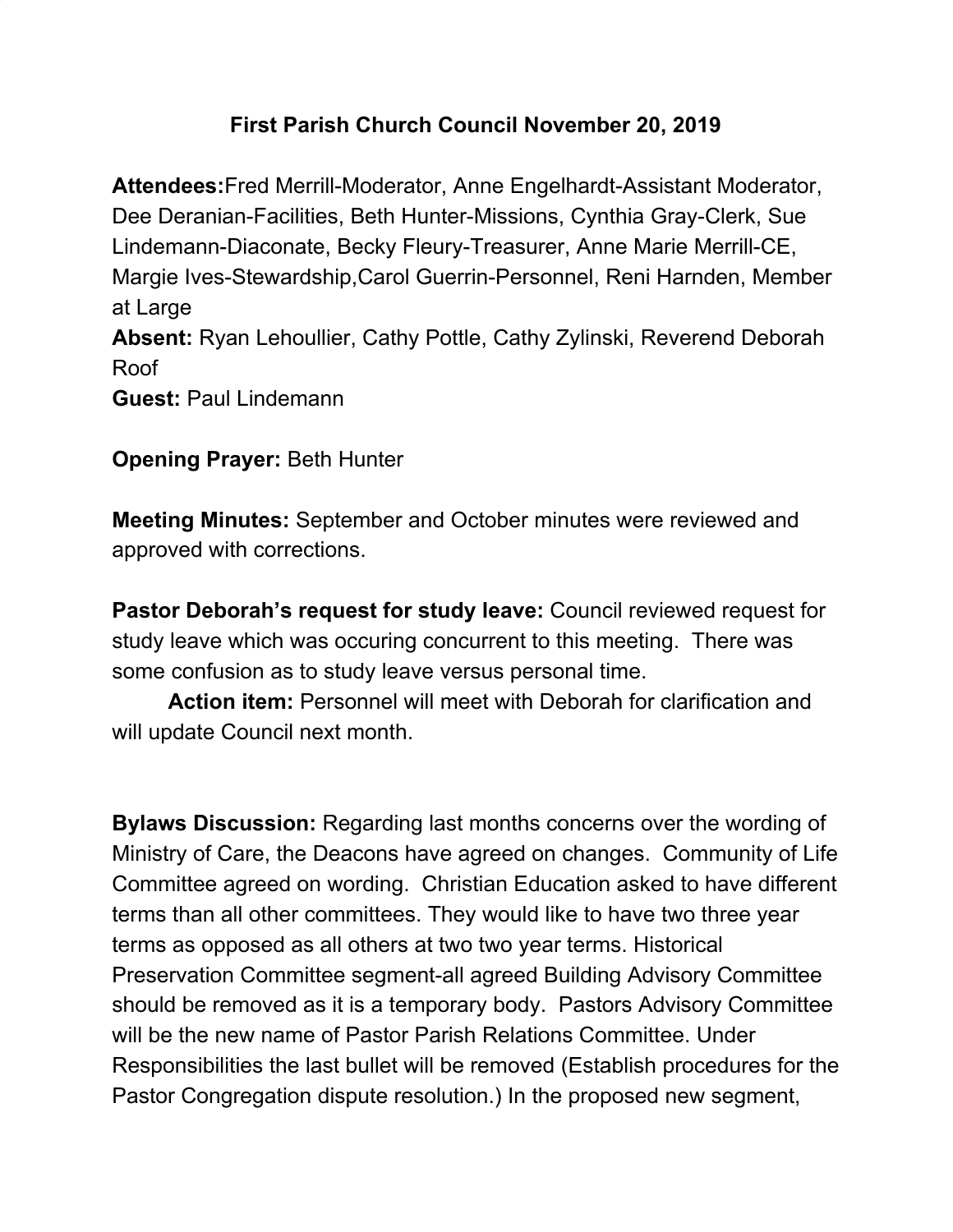third sentence will end "..members in all times." All other wording will be removed as the Council felt these were rules as opposed to its purpose and responsibilities.

**Action item:**Bylaws Committee will send out their revisions in anticipation of finalizing with the congregation at a future meeting.

**Financials:** Building Rehab Income and Expenses presented. LCHIP money came in for \$24,000. Next LCHIP of \$31,000 should be submitted soon. Balance sheet: money market increased. Mortgage payment detail separately submitted. FPC Income and Expenses shows pledging has increased, almost on target. Plate donation still low. Predict we will end the year about \$4-5000 below budget.

**Action items:** Becky and Dee will meet to discuss the proposed insurance increase and that we may need a new insurance company due to large increase.

Becky asked up to begin to discuss next years' budget. Per contract Deborah is due twelve weeks for her sabbatical so there will need to be money for her sabbatical and for substitutes.

Personnel stated that they had submitted 3% pay increase so Becky will work with them.

Thus far, only 38 pledges have been submitted for a total of \$127,000.

**Pastors report:** Submitted.

**Meetinghouse:** Paul Lindemann discussed his plan for decorating the meeting house for Christmas. Also submitted article that was featured in the Traditional Building Magazine on our rehabilitation project.

## **Round Table:**

Margie commented on the great teamwork she is seeing for the Sugarplum Fair. She is asking for assistance at the Sonshine Soup Kitchen at noon on December 23. She also commented on the Irish visit and how positive it was for everyone.